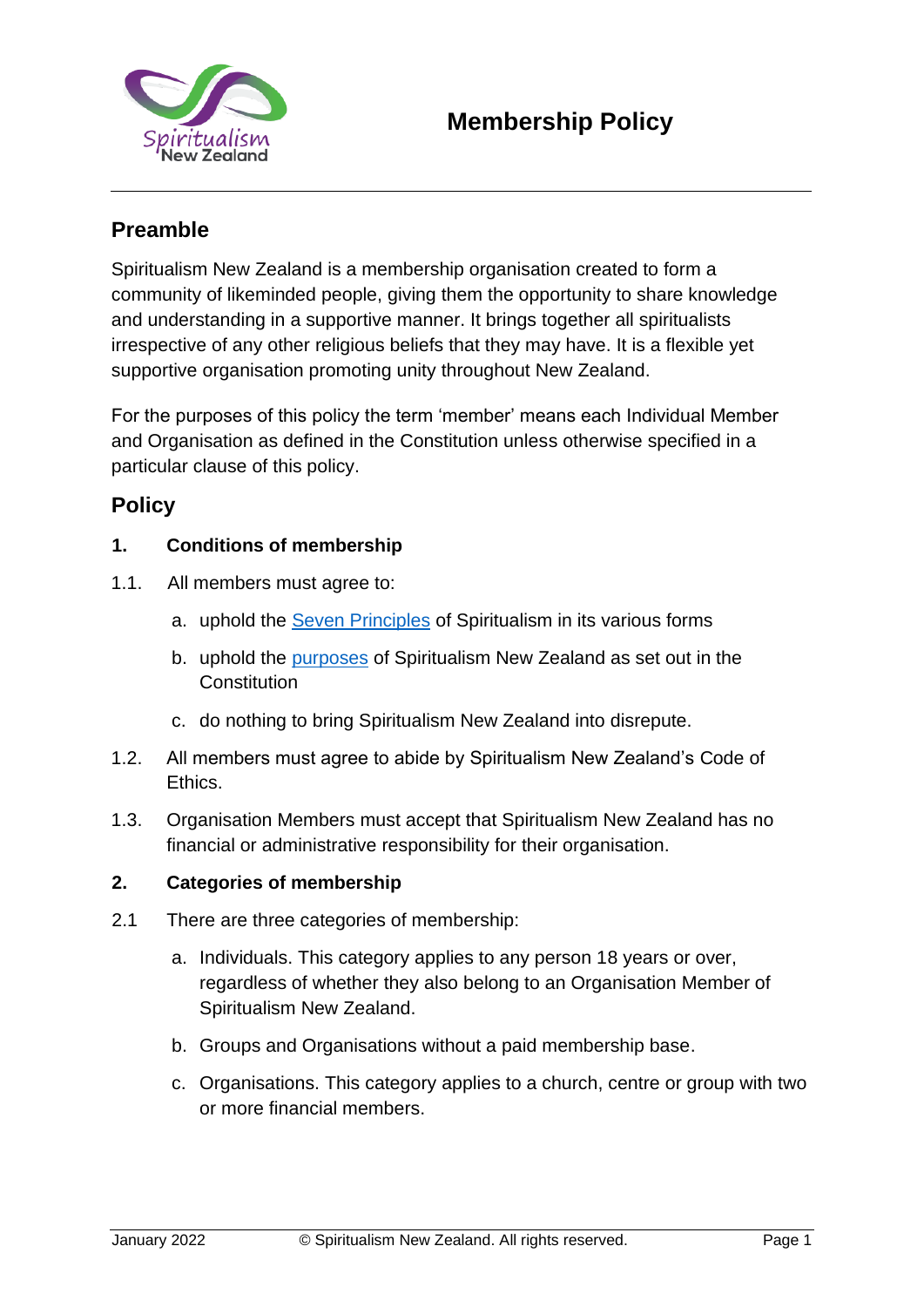

## **3. Management of membership**

- 3.1 The role of the Registrar of Spiritualism New Zealand is outlined in [section 13](https://spiritualism.org.nz/constitution/) of the Constitution. In addition to maintaining membership records, the Registrar is responsible for:
	- a. managing all aspects of membership applications, and
	- b. ensuring compliance with the requirements of the Privacy Act 1993, particularly in relation to the collection, storage and use of personal information (refer [Privacy Policy\).](https://spiritualism.org.nz/policies-2/)
- 3.2 Details and enquiries relating to membership issues can be directed to the Registrar at registrar@spiritualism.org.nz.
- 3.3 To change membership details, members may go online and log into thei[r](https://www.aps.org/memb-sec/profile/Profile.cfm) [Member Profile](https://www.aps.org/memb-sec/profile/Profile.cfm) [o](https://www.aps.org/memb-sec/profile/Profile.cfm)r forward changes to the Registrar.

## **4. Annual subscription and voting rights**

4.1 The annual membership subscription for Organisation Members (clause 2, categories b and c) is based on their size as follows and will be set by the Board from time to time. The size of the organisation will also set their entitlement for the number of votes at National Council (AGM) or on other occasions requiring a vote.

| <b>Organisation size</b> | <b>Financial</b><br>members | Annual<br>subscription | <b>Votes</b> |
|--------------------------|-----------------------------|------------------------|--------------|
| <b>Very Small</b>        | $2 - 9$                     | \$50                   |              |
| Small                    | $10 - 39$                   | \$70                   | 2            |
| Medium                   | 40-79                       | \$100                  | 3            |
| Large                    | $80+$                       | \$150                  |              |
| No formal membership     |                             | \$80                   | 2            |

- 4.2 The annual membership subscription for Individual Members (clause 2, category a) is \$50 which entitles them to one (1) vote at National Council (AGM) or on other occasions requiring a vote.
- 4.3 Organisation and Individual Members need to belong to Spiritualism New Zealand for three months before they are eligible to vote on any matters.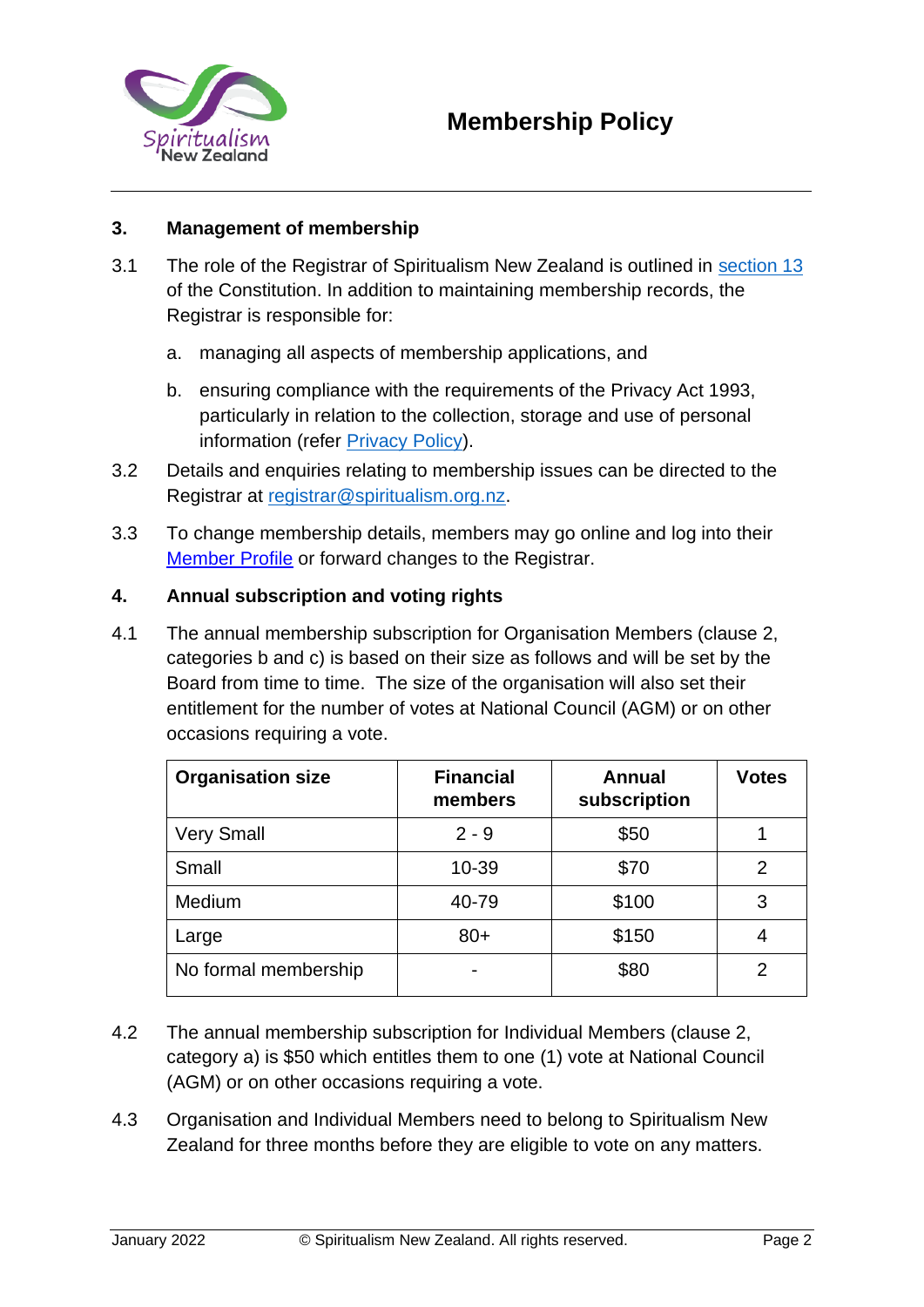

## **5. Website directory listings**

- 5.1 Organisation and Individual Members are entitled to a free Directory listing on the Spiritualism New Zealand website.
- 5.2 Directory listings can contain a photo, contact information and information on services or products provided.
- 5.3 Directory listings will be accessible to the public. Searches can be by the type of service provided or by geographic location.
- 5.4 Spiritualism New Zealand does not endorse or recommend any services or products advertised on the website or listed in the Directory.

## **6. Application for membership**

- 6.1 Application for [membership](https://spiritualism.org.nz/membership-application/?listing_type=gd_place) can be made by completing the membership [application form](https://spiritualism.org.nz/membership-application/?listing_type=gd_place) [o](https://spiritualism.org.nz/membership-application/?listing_type=gd_place)n-line.
- 6.2 All applications will be confirmed by the Board and may be declined without any explanation given.
- 6.3 The membership year runs from the anniversary date of the payment of the first year's subscription.

## **7. Termination of membership**

- 7.1 A member shall cease to be a member of Spiritualism New Zealand if they:
	- a. give written notice to the Board of their intended resignation
	- b. fail to pay the annual subscription within 30 days of its due date
	- c. are convicted of a criminal offence which is punishable by imprisonment, or which in the Board's opinion is sufficiently serious to warrant expulsion
	- d. are found by the Board to be acting inappropriately according to Spiritualism New Zealand's [Beliefs and Principles.](https://spiritualism.org.nz/about-us/)
- 7.2 If a membership is to be terminated, the Board will give the member at least two weeks' notice of the meeting at which the member's expulsion is to be considered.
	- a. The member may make a submission to the meeting in person or in writing.